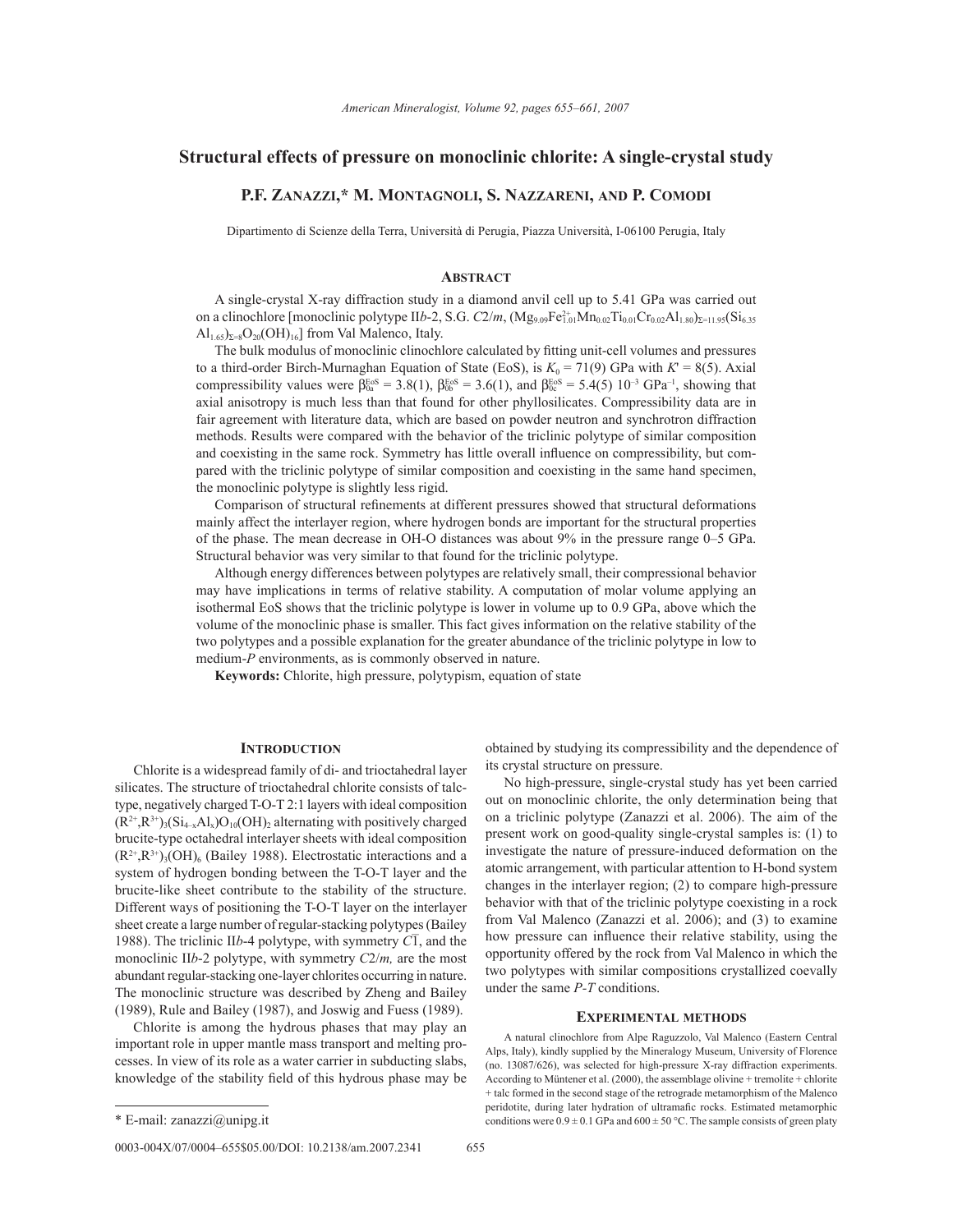crystals of coexisting triclinic and monoclinic chlorite, the latter far less abundant. The chemical composition, as determined on a Cameca SX50 electron microprobe (IGG, Padova section) is nearly the same for the two polytypes. Working conditions were 15 kV and 15 nA with 1 μm beam size, and counting times of 10 s for peak and background. Synthetic pure oxides were used as standards for Mg, Al, Ti, Cr, and Mn, synthetic ferrosilite for Fe, natural wollastonite for Si and Ca, and natural albite for Na. Averaging of three spot analyses yielded the composition (in wt%): NaO  $0.01(1)$ , CaO  $0.01(1)$ , MgO  $31.69(8)$ , TiO<sub>2</sub>  $0.03(3)$ , Cr<sub>2</sub>O<sub>3</sub>  $0.03(3)$ , MnO 0.08(3), FeO 6.38(27), Al<sub>2</sub>O<sub>3</sub> 14.94(52), SiO<sub>2</sub> 32.44(68), total 85.61. The calculated formula:  $(Mg_{9.09}Fe_{1.01}^{2+}Mn_{0.02}Ti_{0.01}Cr_{0.02}Al_{1.80})_{\Sigma=11.92} (Si_{6.35}Al_{1.65})_{\Sigma=8}O_{20}(OH)_{16}$ isin very good agreement with the composition of the triclinic polytype (Zanazzi et al.  $2006$ ) and those given in Table 5 of Müntener et al.  $(2000)$ . The sample is a clinochlore according to the Bayliss (1975) nomenclature.

#### **Structural refi nement at ambient pressure**

A crystal of the monoclinic polytype (space group *C*2*/m*; II*b*-2 polytype; 0.10  $\times$  0.07  $\times$  0.01 mm in size) was mounted on an XCALIBUR (Oxford Diffraction) diffractometer equipped with both CCD area and point detectors, operating at 50 kV and 40 mA, with graphite monochromated Mo*Kα* radiation ( $λ = 0.7107$  Å). Diffraction data were first collected at room conditions with the area detector from the crystal in air. To maximize reciprocal space coverage, a combination of ω and ϕ scans was used, with a step size of 0.8° and a time of 32 s/frame, for a total of 711frames.Data were corrected for absorption with the SADABS program (Sheldrick 1996). Details of data collection and refinement are listed in Table 1. Unit-cell parameters were accurately measured by the point detector and calculated by the least-squares fit of Bragg angles for about 50 selected reflections. The values of symmetry-constrained unit-cell parameters are listed in Table 2. Calculated density, assuming  $Z = 1$ , is  $d_{\text{calc}} = 2.69$  g/cm<sup>3</sup>. Crystal structure refinement was carried out with anisotropic displacement parameters by the SHELX-97 program (Sheldrick 1997), starting from the atomic coordinates of Joswig and Fuess (1989). Neutral atomic scattering factors and Δ*f*, Δ*f''* coefficients from the *International Tables for Crystallography* (Wilson and Prince 1999) were used. Full occupancy was assumed for all cation sites. The electronic density in the octahedral cation sites was accounted for by fitting the scattering factor curves of Mg and Fe with variable occupancy and that of tetrahedral sites with the curves of Si and Al. The resulting sum of electrons in the cell was 155.9 and 109.0  $e^-$  for octahedral and tetrahedral sites, in good agreement with data calculated on the basis of chemical analysis (159.3 and 110.3  $e^$ , respectively). The hydrogen atoms were located in the difference electronic density map and included in the last cycles of refinement, with equal isotropic atomic displacement factors and the bond distance from the oxygen constrained to  $0.85 \pm 0.05$  Å. At the end of the refinement, no peak larger than 1.1  $e^{\frac{1}{A^3}}$  was present in the final difference Fourier synthesis. Table 3<sup>1</sup> lists the observed and calculated structure factors. Atomic coordinates are listed in Table 4.

#### **High-pressure experiments**

For high-pressure crystal structure refinements, a chlorite sample with a chip of Sm2+:BaFCl and a fragment of α-quartz were mounted in a Merrill-Bassett diamond anvil cell (DAC), equipped with type-I diamonds with 800 μm culet

<sup>1</sup> Deposit item AM-07-011, Table 3 (observed and calculated structure factors). Deposit items are available two ways: For a paper copy contact the Business Office of the Mineralogical Society of America (see inside front cover of recent issue) for price information. For an electronic copy visit the MSA web site at http://www.minsocam.org, go to the American Mineralogist Contents, find the table of contents for the specific volume/issue wanted, and then click on the deposit link there.

face diameter. The pressure chamber was a 380 μm diameter hole, made by spark erosion on a 250 μm thick steel Inconel 750X gasket, preindented to 180 μm. A methanol-ethanol mixture (4:1) was used as hydrostatic pressure-transmitting medium. The wavelength shift of the  $6876 \text{ Å } \text{Sm}^{2+}$  fluorescence line was measured. for an approximate pressure estimate (Comodi and Zanazzi 1993); the quartz crystal was used for precise measurement of pressure (Angel et al. 1997). Uncertainties in pressure calibration based on the equation of state of quartz were estimated to be less than 0.05 GPa. Experiments were carried out in the pressure range  $10<sup>-4</sup>$ –5.5 GPa. Higher pressure was prevented by failure of the gasket.

The DAC was centered on the diffractometer following the procedure of Budzianowski and Katrusiak (2004). Intensity data were collected with the CCD detector operating in the "fixed- $φ$ " mode (Finger and King 1978), corrected for absorption using Absorb V6.0 software (Angel 2004) and then averaged. After each data collection, the unit-cell parameters of chlorite and quartz were accurately measured with the point detector.

Least-squares refinements with data measured at  $0.77$ ,  $1.52$ ,  $2.28$ ,  $3.66$ ,  $4.52$ , and 5.47 GPa were performed with the SHELX-97 program (Sheldrick 1997). Isotropic atomic displacement parameters were used for all atoms, and site occupancies were fixed to the values resulting from refinement at ambient pressure. Details of data collections and refinements are listed in Table 1, observed and calculated structure factors in Table 3<sup>1</sup> and fractional atomic coordinates and displacement parameters in Table 4. Table 5 lists bond distances and geometrical parameters at both ambient and higher pressures.

#### **RESULTS**

#### **Results of refi nement at ambient pressure**

The structural results of the refinement are in very good agreement with literature data. In particular, partial ordering of trivalent cations in the brucite-type sheet, with preference for the M4 site, as suggested by Joswig and Fuess (1989), is confirmed. Ordering of trivalent cations at M4 is more evident than in the triclinic polytype (Zanazzi et al. 2006), in contrast with the findings of Zheng and Bailey (1989) in intergrown monoclinic and triclinic samples from Kenya. They found that the dominant triclinic polytype was more ordered, and ascribed its greater stability to this structural factor. The tetrahedral T-O mean bond length is 1.652 Å, in good agreement with <sup>IV</sup>Al content. Tetrahedral rotation angle  $\alpha$  is 6.2°; this angle is the difference between 120° and the Φ angles formed by the basal O-O edges of adjacent tetrahedra  $[2\alpha = \sum_{i=16} (120 - \Phi_i)/6$ , Weiss et al. 1992]. The OH groups of the brucite-type sheet are involved as donors in H-bonds with the basal oxygen atoms of the tetrahedral sheet. The O-O distances are 2.897 and 2.919 Å, respectively for the OH2-O2 and OH3-O3 interactions.

### **Compressibility**

Unit-cell parameters at various pressures are listed in Table 2 and shown in Figure 1. A third-order Birch-Murnaghan Equation of State (EoS) is the best approximation to describe the evolution of chlorite unit-cell volume with  $P$ , as suggested by plotting "normalized stress" vs. Eulerian finite strain (Angel 2000, 2001) (Fig. 2). The resulting EoS parameters are  $V_o = 703.2(8)$  Å<sup>3</sup>, very close

**TABLE 1.** Details of data collection and refinement at different pressures

| <b>IADLE 1.</b> DETAILS OF GATA CONCETION AND TENNESS AT A DITION AT MICSSALES |                  |              |              |              |              |              |              |  |
|--------------------------------------------------------------------------------|------------------|--------------|--------------|--------------|--------------|--------------|--------------|--|
| P(GPa)                                                                         | 0.0001           | 0.77         | .52          | 2.28         | 3.66         | 4.52         | 5.47         |  |
| $\theta$ -range                                                                | $3 - 33^{\circ}$ | $3-30^\circ$ | $3-30^\circ$ | $3-30^\circ$ | $3-30^\circ$ | $3-30^\circ$ | $3-30^\circ$ |  |
| crystal-detector distance (mm)                                                 | 65               | 65           | 65           | 65           | 65           | 65           | 65           |  |
| No. measured reflections                                                       | 7661             | 2016         | 1974         | 1940         | 1964         | 3703         | 1301         |  |
| No. independent reflections                                                    | 1334             | 303          | 295          | 297          | 296          | 320          | 261          |  |
| Reflections with $1 > 4\sigma(l)$                                              | 1180             | 210          | 190          | 217          | 225          | 235          | 178          |  |
| No. refined parameters                                                         | 92               | 33           | 33           | 33           | 33           | 33           | 33           |  |
| $R_{\rm int}$ %                                                                | 4.4              | 9.2          | 10.8         | 8.5          | 8.2          | 9.3          | 13.7         |  |
| $R_1\%$                                                                        | 3.6              | 7.5          | 6.9          | 6.5          | 6.3          | 7.5          | 9.6          |  |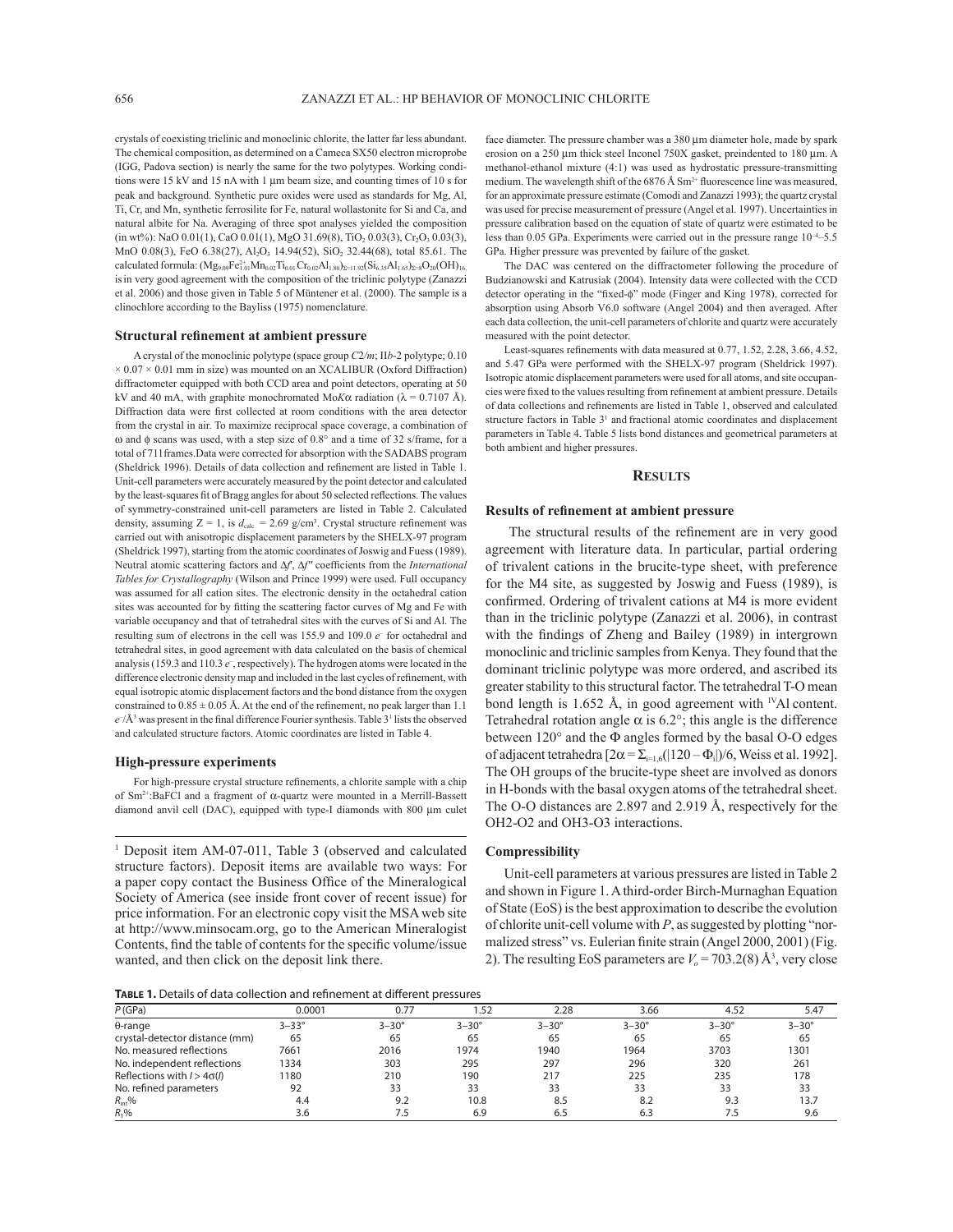to the measured value (Table 2),  $K_0 = 71(9)$  GPa, and  $K' = 8(5)$ . Weighted  $\chi^2$  is 4, maximum  $\Delta P$  is 0.3 GPa. The bulk modulus value obtained by fitting data with a second-order EoS (*K*' fixed to 4) is 79(3) GPa. These values are lower than those found for the triclinic polytype  $K_0 = 88(5)$  GPa and  $K = 5(3)$ , Zanazzi et al. 2006], showing that the symmetry of various polytypes may influence the compression behavior of chlorite.

Literature compressibility data for clinochlore are mostly in reasonable agreement. The bulk moduli determined on both natural and synthetic samples are: 75.4(2.7) GPa (synthetic clinochlore, neutron powder diffraction; Welch and Marshall 2001); 77.6(1.1) GPa (synthetic clinochlore; Grevel et al. 1997); 78.6(1.2) (natural clinochlore; Theye et al. 2003); 81.0(5) GPa (synthetic clinochlore,

**TABLE 2.** Unit-cell parameters at different pressures

| P(GPa) | a (Å)     | b(A)     | c(A)     | $\beta$ (°) | $V(\AA^3)$ |  |  |  |  |
|--------|-----------|----------|----------|-------------|------------|--|--|--|--|
| $1E-4$ | 5.3363(9) | 9.240(1) | 14.37(3) | 96.93(5)    | 703.4(4)   |  |  |  |  |
| 0.77   | 5.327(4)  | 9.227(5) | 14.23(9) | 96.9(3)     | 694(1)     |  |  |  |  |
| 1.52   | 5.304(3)  | 9.190(5) | 14.20(7) | 96.9(2)     | 687(1)     |  |  |  |  |
| 2.28   | 5.293(2)  | 9.168(3) | 14.19(3) | 96.79(7)    | 683.8(5)   |  |  |  |  |
| 3.66   | 5.270(2)  | 9.132(3) | 14.11(4) | 96.77(8)    | 674.3(6)   |  |  |  |  |
| 4.52   | 5.252(2)  | 9.103(3) | 14.08(3) | 96.71(8)    | 668.4(5)   |  |  |  |  |
| 5.47   | 5.237(2)  | 9.078(3) | 14.00(3) | 96.64(8)    | 661.1(5)   |  |  |  |  |

synchrotron powder diffraction data; Welch and Crichton 2002); and 89.5(27) GPa (synthetic clinochlore, EDS synchrotron data; Pawley et al. 2002). All these values were obtained at fixed  $K =$ 4 and assuming monoclinic symmetry, or sometimes hexagonal symmetry (Theye et al. 2003). The data of Welch and Marshall (2001) and Grevel et al. (1997) are closest to that of the present study. The main differences between our data and those in the literature probably arise from the different experimental methods employed, single-crystal vs. powder diffraction, and the nature, composition and actual symmetry of the samples. Moreover, the bulk modulus of 47.2 GPa given in the databases of Berman (1988) and Holland and Powell (1998) fits none of the measured values, and consequently needs to be updated.

Both the triclinic and monoclinic II*b* polytypes of chlorite are more rigid than other layer structures. Their bulk moduli are higher than those of phyllosilicates such as talc (41.6 GPa, Pawley et al. 1995) and micas [54 GPa in phlogopite, Comodi et al. 2004; in the range  $52-61$  GPa in  $2M_1$  muscovites, 58-62 GPa in  $2M_1$  and 3T phengites, 66 GPa in paragonite, see Table 1 in Zanazzi and Pavese (2002) and references therein] or that of brucite (47 GPa, Parise et al. 1994; 41 GPa, Catti et al. 1995;

| <b>TABLE 4.</b> Fractional atomic coordinates and isotropic displacement parameters $U_{\rm eq}/U_{\rm iso}(\rm \AA{}^2)$ at different pressures |  |
|--------------------------------------------------------------------------------------------------------------------------------------------------|--|
|--------------------------------------------------------------------------------------------------------------------------------------------------|--|

| Site           | x/a         | y/b           | z/c           | $U_{eq}/U_{iso}$ | Site            | x/a       | y/b           | Z/C       | $U_{eq}/U_{iso}$ |
|----------------|-------------|---------------|---------------|------------------|-----------------|-----------|---------------|-----------|------------------|
| T              | 0.22844(9)  | 0.16673(5)    | 0.19152(4)    | 0.0074(1)        | O <sub>2</sub>  | 0.2100(4) | $\pmb{0}$     | 0.2328(1) | 0.0163(4)        |
|                | 0.2297(5)   | 0.1667(2)     | 0.1933(8)     | 0.010(1)         |                 | 0.209(1)  | $\pmb{0}$     | 0.233(1)  | 0.014(2)         |
|                | 0.2286(7)   | 0.1664(3)     | 0.1909(9)     | 0.005(1)         |                 | 0.207(2)  | $\pmb{0}$     | 0.234(2)  | 0.020(4)         |
|                | 0.2284(6)   | 0.1665(3)     | 0.1907(8)     | 0.007(1)         |                 | 0.204(2)  | $\pmb{0}$     | 0.233(2)  | 0.014(3)         |
|                | 0.2285(6)   | 0.1663(3)     | 0.1921(7)     | 0.007(1)         |                 | 0.199(2)  | $\pmb{0}$     | 0.233(2)  | 0.011(2)         |
|                | 0.2278(6)   | 0.1666(3)     | 0.1913(8)     | 0.007(1)         |                 | 0.196(2)  | $\pmb{0}$     | 0.231(2)  | 0.014(3)         |
|                | 0.229(1)    | 0.1670(6)     | 0.190(1)      | 0.004(2)         |                 | 0.198(4)  | 0             | 0.237(3)  | 0.014(6)         |
| M1             | 0           | 0             | $\pmb{0}$     | 0.0073(3)        | O <sub>3</sub>  | 0.5070(3) | 0.2344(2)     | 0.2327(1) | 0.0161(3)        |
|                | 0           | $\mathbf 0$   | $\pmb{0}$     | 0.006(1)         |                 | 0.5077(8) | 0.2339(6)     | 0.234(1)  | 0.015(2)         |
|                | $\pmb{0}$   | $\mathbf 0$   | $\pmb{0}$     | 0.008(2)         |                 | 0.509(1)  | 0.2327(8)     | 0.233(1)  | 0.017(2)         |
|                | 0           | $\mathbf 0$   | $\mathbf 0$   | 0.006(1)         |                 | 0.511(1)  | 0.2321(8)     | 0.235(1)  | 0.015(2)         |
|                | $\mathbf 0$ | $\mathbf 0$   | $\mathbf 0$   | 0.005(1)         |                 | 0.514(1)  | 0.2290(8)     | 0.237(1)  | 0.019(2)         |
|                | 0           | $\mathbf 0$   | $\mathbf 0$   | 0.006(2)         |                 | 0.514(1)  | 0.2283(9)     | 0.236(1)  | 0.018(2)         |
|                | 0           | 0             | $\mathbf 0$   | 0.008(3)         |                 | 0.514(3)  | 0.225(2)      | 0.235(3)  | 0.020(5)         |
| M <sub>2</sub> | 0           | 0.33269(8)    | $\pmb{0}$     | 0.0074(2)        | OH <sub>1</sub> | 0.1901(3) | $\frac{1}{2}$ | 0.0734(1) | 0.0099(3)        |
|                | 0           | 0.3326(3)     | $\mathbf 0$   | 0.007(1)         |                 | 0.192(2)  | $\frac{1}{2}$ | 0.072(2)  | 0.011(2)         |
|                | 0           | 0.3328(4)     | $\pmb{0}$     | 0.007(2)         |                 | 0.189(2)  | $\frac{1}{2}$ | 0.072(2)  | 0.008(3)         |
|                | 0           | 0.3333(4)     | $\pmb{0}$     | 0.005(1)         |                 | 0.188(2)  | $\frac{1}{2}$ | 0.073(2)  | 0.009(3)         |
|                | 0           | 0.3335(4)     | $\mathbf 0$   | 0.006(1)         |                 | 0.190(2)  | $1/2$         | 0.075(2)  | 0.008(2)         |
|                | 0           | 0.3334(5)     | $\mathbf 0$   | 0.006(1)         |                 | 0.189(2)  | $1/2$         | 0.075(2)  | 0.010(3)         |
|                | 0           | 0.3336(9)     | $\pmb{0}$     | 0.008(2)         |                 | 0.192(3)  | $\frac{1}{2}$ | 0.077(3)  | 0.008(5)         |
| M <sub>3</sub> | 0           | 0.16654(8)    | $\frac{1}{2}$ | 0.0076(2)        | OH <sub>2</sub> | 0.1517(4) | 0             | 0.4307(1) | 0.0151(4)        |
|                | $\mathbf 0$ | 0.1674(3)     | $\frac{1}{2}$ | 0.006(1)         |                 | 0.152(2)  | 0             | 0.425(2)  | 0.013(2)         |
|                | 0           | 0.1677(5)     | $\frac{1}{2}$ | 0.004(2)         |                 | 0.151(2)  | $\mathbf 0$   | 0.425(2)  | 0.012(3)         |
|                | 0           | 0.1669(4)     | $1/2$         | 0.005(1)         |                 | 0.150(2)  | $\mathbf 0$   | 0.425(2)  | 0.013(3)         |
|                | 0           | 0.1667(4)     | $\frac{1}{2}$ | 0.005(1)         |                 | 0.150(2)  | $\mathbf 0$   | 0.425(2)  | 0.010(3)         |
|                | 0           | 0.1672(5)     | $\frac{1}{2}$ | 0.005(1)         |                 | 0.149(2)  | $\pmb{0}$     | 0.423(2)  | 0.013(3)         |
|                | 0           | 0.1659(9)     | $1/2$         | 0.004(2)         |                 | 0.150(4)  | $\mathbf 0$   | 0.423(4)  | 0.022(6)         |
| M4             | 0           | $\frac{1}{2}$ | $\frac{1}{2}$ | 0.0064(3)        | OH <sub>3</sub> | 0.1407(3) | 0.3368(2)     | 0.4304(1) | 0.0160(3)        |
|                | 0           | $\frac{1}{2}$ | $\frac{1}{2}$ | 0.006(1)         |                 | 0.141(1)  | 0.3368(5)     | 0.427(2)  | 0.015(2)         |
|                | 0           | $\frac{1}{2}$ | $\frac{1}{2}$ | 0.005(2)         |                 | 0.141(2)  | 0.3364(7)     | 0.425(2)  | 0.013(3)         |
|                | 0           | $\frac{1}{2}$ | $\frac{1}{2}$ | 0.005(1)         |                 | 0.142(1)  | 0.3358(7)     | 0.426(1)  | 0.014(2)         |
|                | 0           | $1/2$         | $\frac{1}{2}$ | 0.005(1)         |                 | 0.142(1)  | 0.3364(7)     | 0.425(1)  | 0.013(2)         |
|                | 0           | $1/2$         | $1/2$         | 0.005(2)         |                 | 0.142(2)  | 0.3361(7)     | 0.426(1)  | 0.012(2)         |
|                | 0           | $\frac{1}{2}$ | $\frac{1}{2}$ | 0.007(3)         |                 | 0.140(3)  | 0.338(1)      | 0.421(2)  | 0.014(4)         |
| O <sub>1</sub> | 0.1914(2)   | 0.1666(1)     | 0.07678(9)    | 0.0087(2)        | H1              | 0.215(9)  | $\frac{1}{2}$ | 0.134(3)  | 0.050(8)         |
|                | 0.192(1)    | 0.1668(5)     | 0.078(2)      | 0.006(2)         | H <sub>2</sub>  | 0.180(10) | $\mathbf 0$   | 0.378(3)  | 0.050(8)         |
|                | 0.190(2)    | 0.1671(7)     | 0.072(2)      | 0.011(3)         | H <sub>3</sub>  | 0.141(8)  | 0.329(4)      | 0.378(2)  | 0.050(8)         |
|                | 0.191(1)    | 0.1671(7)     | 0.075(2)      | 0.009(2)         |                 |           |               |           |                  |
|                | 0.192(1)    | 0.1672(6)     | 0.076(2)      | 0.008(2)         |                 |           |               |           |                  |
|                | 0.192(1)    | 0.1675(7)     | 0.074(2)      | 0.008(2)         |                 |           |               |           |                  |
|                | 0.186(2)    | 0.167(1)      | 0.071(3)      | 0.007(3)         |                 |           |               |           |                  |

Notes: For each atom values from top to bottom correspond to the refinements at 0.0001, 0.77, 1.52, 2.28, 3.66, 4.52, and 5.47 GPa. The H positions are those from the refinement in air. The occupancy of Mg against Fe in M sites in air refined to 0.912(2), 0.915(2), 0.944(2), and 0.944(2) Mg atoms for M1, M2, M3, and M4 respectively. The occupancy of Si against Al in T site refined to 0.624(4). This value was fixed in the refinements at high pressure. Estimated standard deviations refer to the last digit.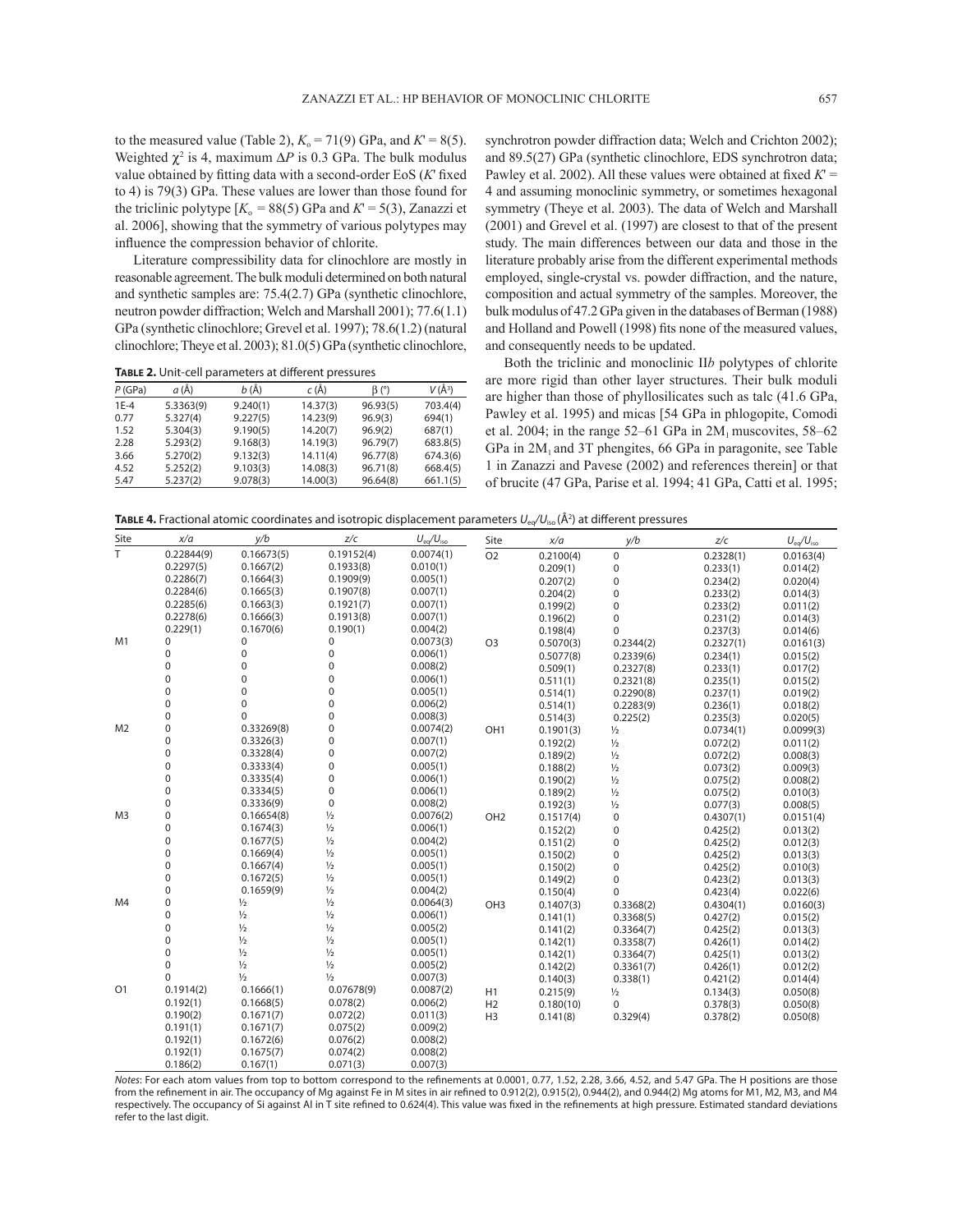

44 GPa, Nagai et al. 2000).

The behavior of clinochlore at high *P* is not dissimilar from that of other phyllosilicates and micas. The "axial moduli" obtained by fitting a second-order Birch-Murnaghan EoS to  $a, b$ , and *c* axes are:  $a_0 = 5.337(1)$  Å,  $K_0 = 87(2)$  GPa;  $b_0 = 9.241(2)$  $\dot{A}$ ,  $K_0$  = 92(2) GPa; and  $c_0$  = 14.36(3)  $\dot{A}$ ,  $K_0$  = 62(8) GPa. Axial compressibility values, obtained by dividing the inverse of the axial moduli by three, are:  $\beta_{0a}^{EoS} = 3.8(1)$ ,  $\beta_{0b}^{EoS} = 3.6(1)$ , and  $\beta_{0c}^{EoS}$  $= 5.4(5) 10^{-3} GPa^{-1}$ . Clinochlore has greater compressibility in the *ab* plane compared to other layer silicates, e.g., phlogopite, for which axial compressibilities along *a* and *b* axes are 2.7 and  $2.6 \, 10^{-3} \, \text{GPa}^{-1}$ . Axis *c* is the most affected by pressure due to the layered nature of the phase; nevertheless, along the [001]



**FIGURE 1.**Variations in unit-cell parameters of chlorite as a function of pressure. Solid curves represent best fi t of Birch-Murnaghan EoS.

direction, compressibility is about 2 and 2.5 times lower than in talc and phlogopite, which among the micas shows the highest  $\beta_{0c}^{EoS}$  (13.3 10<sup>-3</sup> GPa<sup>-1</sup>; Comodi et al. 2004). Therefore, chlorite structure behaves anisotropically with pressure, but to a lesser extent than other layer silicates.

Cell angle β slightly decreases (Fig. 1). This is in contrast with the behavior observed in other phyllosilicates such as phlogopite (Comodi et al. 2004) and talc, both from experimental (Pawley et al. 1995) and theoretical studies (Stixrude 2002).

#### **Structural evolution with** *P*

The stacking sequence of chlorite is characterized by 2:1 talcand brucite-type sheets, each contributing in a different way to the overall structural response to pressure. We can analyze how each polyhedron in different sheets of chlorite changes with increasing pressure. The volume of the octahedra of the talc-type layer decreases and the octahedral thickness shortens, whereas the octahedra of brucite-type sheets tilt and become more regular with pressure, as shown by the angle variance values (Robinson et al. 1971) and ψ angles (angle between the body diagonal of the octahedron and the vertical; Bailey 1988) (Table 5). This regularization leads to an increase in volume of the octahedra. As a consequence, thickening along *c***\*** and a reduction in the *a-b* plane of the interlayer octahedral sheet occur; the same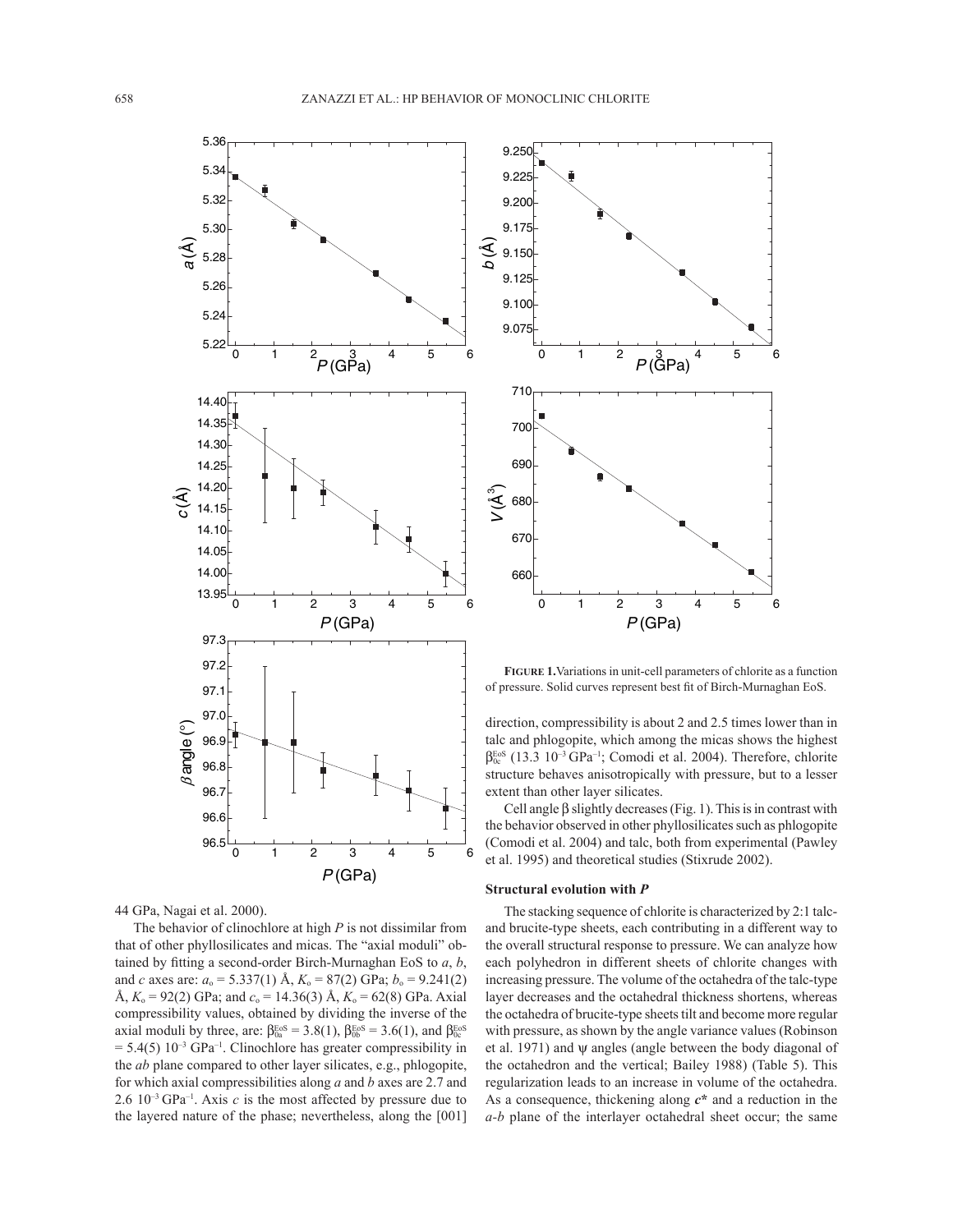| $T-O1$<br>1.67(3)<br>1.637(1)<br>1.63(2)<br>1.64(2)<br>1.62(2)<br>1.64(2)<br>1.66(3)<br>$T-O2$<br>1.650(8)<br>1.66(1)<br>1.65(1)<br>1.64(1)<br>1.63(1)<br>1.67(2)<br>1.6581(9)<br>$T-O3$<br>1.65(1)<br>1.67(1)<br>1.655(1)<br>1.646(7)<br>1.66(1)<br>1.66(1)<br>1.64(2)<br>$T-O3$<br>1.658(2)<br>1.655(6)<br>1.66(1)<br>1.66(1)<br>1.66(1)<br>1.65(1)<br>1.67(2)<br>$<$ T-O><br>1.652<br>1.65<br>1.66<br>1.65<br>1.65<br>1.65<br>1.66<br>$V_T$<br>2.29<br>2.34<br>2.31<br>2.28<br>2.33<br>2.31<br>2.28<br>2.332<br>1.10<br>4.23<br>6.87<br>6.19<br>12.08<br>$\sigma^2T^*$<br>5.54<br>$\lambda_{T1}$ t<br>1.001<br>1.000<br>1.001<br>1.002<br>1.001<br>1.001<br>1.003<br>6.2<br>6.9<br>7.2<br>8.3<br>9.3<br>6.3<br>8.6<br>Tetr. rot. $\alpha$ #<br>2.225<br>2.21<br>2.25<br>2.23<br>2.29<br>T sheet thickness<br>2.27<br>2.24<br>$M1-O1 \times 4$<br>2.088(1)<br>2.09(1)<br>2.04(2)<br>2.06(1)<br>2.06(1)<br>2.00(2)<br>2.04(1)<br>$M1-OH1 \times 2$<br>2.066(2)<br>2.04(1)<br>2.04(2)<br>2.05(1)<br>2.05(1)<br>2.04(2)<br>2.04(3)<br>$<$ M1-O><br>2.081<br>2.07<br>2.04<br>2.06<br>2.02<br>2.06<br>2.04<br>$V_{M1}$<br>11.83<br>11.7<br>11.1<br>11.3<br>11.5<br>11.2<br>10.7<br>58.8<br>59.5<br>59.4<br>$\Psi_{M1}$ ‡<br>58.8<br>60.1<br>58.9<br>59.7<br>$\sigma^2$ <sub>M1</sub> <sup>*</sup><br>33.53<br>35.34<br>58.75<br>46.04<br>35.70<br>45.03<br>52.00<br>1.011<br>1.018<br>1.014<br>1.011<br>1.010<br>1.014<br>1.016<br>2.08(1)<br>2.04(2)<br>2.06(1)<br>2.084(1)<br>2.05(2)<br>2.03(1)<br>2.00(2)<br>2.09(1)<br>2.04(2)<br>2.05(1)<br>2.090(1)<br>2.05(1)<br>2.03(1)<br>2.02(2)<br>2.067(1)<br>2.06(1)<br>2.04(2)<br>2.04(2)<br>2.05(2)<br>2.04(2)<br>2.05(3)<br>$<$ M2-O $>$<br>2.080<br>2.08<br>2.04<br>2.05<br>2.05<br>2.03<br>2.02<br>11.82<br>10.8<br>$V_{M2}$<br>11.7<br>11.0<br>11.2<br>11.3<br>11.0<br>58.8<br>58.9<br>60.0<br>59.4<br>58.8<br>59.2<br>59.9<br>$\Psi_{M2}$ §<br>$\sigma^2$ <sub>M2</sub> <sup>*</sup><br>33.68<br>36.02<br>56.96<br>43.71<br>33.42<br>41.61<br>54.28<br>1.010<br>1.011<br>1.018<br>1.013<br>1.010<br>1.013<br>1.017<br>$\lambda_{M2}$ t<br>2.158<br>2.15<br>2.04<br>2.09<br>2.13<br>2.08<br>2.03<br>O sheet thickness#<br>$M3-OH2 \times 2$<br>2.052<br>2.09(1)<br>2.09(2)<br>2.07(1)<br>2.06(1)<br>2.06(3)<br>2.07(1)<br>$M3-OH3 \times 2$<br>2.053(2)<br>2.06(1)<br>2.07(2)<br>2.06(1)<br>2.05(1)<br>2.05(1)<br>2.09(2)<br>2.07(1)<br>2.07(2)<br>2.06(1)<br>2.07(1)<br>2.08(2)<br>2.055(2)<br>2.04(1)<br>$<$ M3-O $>$<br>2.053<br>2.08<br>2.07<br>2.06<br>2.06<br>2.07<br>2.05<br>$V_{M3}$<br>11.6<br>11.10<br>11.6<br>11.5<br>11.4<br>11.3<br>11.8<br>61.1<br>59.9<br>59.5<br>59.5<br>59.3<br>59.3<br>58.3<br>$\psi_{M3}$ ‡<br>$\sigma^2$ <sub>M3</sub> <sup>*</sup><br>81.97<br>46.57<br>42.52<br>28.19<br>54.35<br>47.60<br>42.87<br>1.017<br>$\lambda_{M3}$ +<br>1.026<br>1.014<br>1.015<br>1.013<br>1.013<br>1.008<br>$M4-OH2 \times 2$<br>2.000(2)<br>2.03(2)<br>2.02(2)<br>2.02(2)<br>2.02(2)<br>2.02(2)<br>2.01(3)<br>$M4$ -OH3 $\times$ 4<br>2.006(2)<br>2.03(1)<br>2.03(2)<br>2.03(1)<br>2.03(1)<br>2.02(1)<br>2.03(2)<br>2.03<br>2.02<br>2.03<br>$<$ M4-O><br>2.004<br>2.03<br>2.03<br>2.02<br>$V_{M4}$<br>10.9<br>10.9<br>10.41<br>11.0<br>10.9<br>10.8<br>11.0<br>60.3<br>59.0<br>58.7<br>58.9<br>58.6<br>58.7<br>57.5<br>$\Psi_{M4}$ §<br>$\sigma^2$ <sub>M4</sub> <sup>*</sup><br>63.09<br>32.82<br>38.10<br>36.34<br>31.79<br>31.60<br>16.34<br>$\lambda_{M4}$ +<br>1.020<br>1.010<br>1.004<br>1.012<br>1.011<br>1.010<br>1.010<br>O sheet thickness  <br>1.984<br>2.09<br>2.11<br>2.09<br>2.11<br>2.18<br>2.10<br>T-O-T…O distance**<br>2.821<br>2.70<br>2.70<br>2.59<br>2.72<br>2.65<br>2.66<br>6.59<br>T-O-T thickness<br>6.608<br>6.56<br>6.58<br>6.59<br>6.56<br>6.61<br>OH2-O2<br>2.78(3)<br>2.76(4)<br>2.78(3)<br>2.75(3)<br>2.65(7)<br>2.897(3)<br>2.75(4) | $\overline{P(GPa)}$ | 0.0001   | $\cdots$<br>0.77 | $\cdots$<br>1.52 | 2.28    | ے<br>3.66 | 4.52    | 5.47    |
|---------------------------------------------------------------------------------------------------------------------------------------------------------------------------------------------------------------------------------------------------------------------------------------------------------------------------------------------------------------------------------------------------------------------------------------------------------------------------------------------------------------------------------------------------------------------------------------------------------------------------------------------------------------------------------------------------------------------------------------------------------------------------------------------------------------------------------------------------------------------------------------------------------------------------------------------------------------------------------------------------------------------------------------------------------------------------------------------------------------------------------------------------------------------------------------------------------------------------------------------------------------------------------------------------------------------------------------------------------------------------------------------------------------------------------------------------------------------------------------------------------------------------------------------------------------------------------------------------------------------------------------------------------------------------------------------------------------------------------------------------------------------------------------------------------------------------------------------------------------------------------------------------------------------------------------------------------------------------------------------------------------------------------------------------------------------------------------------------------------------------------------------------------------------------------------------------------------------------------------------------------------------------------------------------------------------------------------------------------------------------------------------------------------------------------------------------------------------------------------------------------------------------------------------------------------------------------------------------------------------------------------------------------------------------------------------------------------------------------------------------------------------------------------------------------------------------------------------------------------------------------------------------------------------------------------------------------------------------------------------------------------------------------------------------------------------------------------------------------------------------------------------------------------------------------------------------------------------------------------------------------------------------------------------------------------------------------------------------------------------------------------------------------------------------------------------------------------------------------------------------------------------------------------------------------------------------------------------------------------------------------------------------------------------------------------------------------------------------------------------------------------------------------------------------------------------------------------|---------------------|----------|------------------|------------------|---------|-----------|---------|---------|
|                                                                                                                                                                                                                                                                                                                                                                                                                                                                                                                                                                                                                                                                                                                                                                                                                                                                                                                                                                                                                                                                                                                                                                                                                                                                                                                                                                                                                                                                                                                                                                                                                                                                                                                                                                                                                                                                                                                                                                                                                                                                                                                                                                                                                                                                                                                                                                                                                                                                                                                                                                                                                                                                                                                                                                                                                                                                                                                                                                                                                                                                                                                                                                                                                                                                                                                                                                                                                                                                                                                                                                                                                                                                                                                                                                                                                                       |                     |          |                  |                  |         |           |         |         |
|                                                                                                                                                                                                                                                                                                                                                                                                                                                                                                                                                                                                                                                                                                                                                                                                                                                                                                                                                                                                                                                                                                                                                                                                                                                                                                                                                                                                                                                                                                                                                                                                                                                                                                                                                                                                                                                                                                                                                                                                                                                                                                                                                                                                                                                                                                                                                                                                                                                                                                                                                                                                                                                                                                                                                                                                                                                                                                                                                                                                                                                                                                                                                                                                                                                                                                                                                                                                                                                                                                                                                                                                                                                                                                                                                                                                                                       |                     |          |                  |                  |         |           |         |         |
|                                                                                                                                                                                                                                                                                                                                                                                                                                                                                                                                                                                                                                                                                                                                                                                                                                                                                                                                                                                                                                                                                                                                                                                                                                                                                                                                                                                                                                                                                                                                                                                                                                                                                                                                                                                                                                                                                                                                                                                                                                                                                                                                                                                                                                                                                                                                                                                                                                                                                                                                                                                                                                                                                                                                                                                                                                                                                                                                                                                                                                                                                                                                                                                                                                                                                                                                                                                                                                                                                                                                                                                                                                                                                                                                                                                                                                       |                     |          |                  |                  |         |           |         |         |
|                                                                                                                                                                                                                                                                                                                                                                                                                                                                                                                                                                                                                                                                                                                                                                                                                                                                                                                                                                                                                                                                                                                                                                                                                                                                                                                                                                                                                                                                                                                                                                                                                                                                                                                                                                                                                                                                                                                                                                                                                                                                                                                                                                                                                                                                                                                                                                                                                                                                                                                                                                                                                                                                                                                                                                                                                                                                                                                                                                                                                                                                                                                                                                                                                                                                                                                                                                                                                                                                                                                                                                                                                                                                                                                                                                                                                                       |                     |          |                  |                  |         |           |         |         |
|                                                                                                                                                                                                                                                                                                                                                                                                                                                                                                                                                                                                                                                                                                                                                                                                                                                                                                                                                                                                                                                                                                                                                                                                                                                                                                                                                                                                                                                                                                                                                                                                                                                                                                                                                                                                                                                                                                                                                                                                                                                                                                                                                                                                                                                                                                                                                                                                                                                                                                                                                                                                                                                                                                                                                                                                                                                                                                                                                                                                                                                                                                                                                                                                                                                                                                                                                                                                                                                                                                                                                                                                                                                                                                                                                                                                                                       |                     |          |                  |                  |         |           |         |         |
|                                                                                                                                                                                                                                                                                                                                                                                                                                                                                                                                                                                                                                                                                                                                                                                                                                                                                                                                                                                                                                                                                                                                                                                                                                                                                                                                                                                                                                                                                                                                                                                                                                                                                                                                                                                                                                                                                                                                                                                                                                                                                                                                                                                                                                                                                                                                                                                                                                                                                                                                                                                                                                                                                                                                                                                                                                                                                                                                                                                                                                                                                                                                                                                                                                                                                                                                                                                                                                                                                                                                                                                                                                                                                                                                                                                                                                       |                     |          |                  |                  |         |           |         |         |
|                                                                                                                                                                                                                                                                                                                                                                                                                                                                                                                                                                                                                                                                                                                                                                                                                                                                                                                                                                                                                                                                                                                                                                                                                                                                                                                                                                                                                                                                                                                                                                                                                                                                                                                                                                                                                                                                                                                                                                                                                                                                                                                                                                                                                                                                                                                                                                                                                                                                                                                                                                                                                                                                                                                                                                                                                                                                                                                                                                                                                                                                                                                                                                                                                                                                                                                                                                                                                                                                                                                                                                                                                                                                                                                                                                                                                                       |                     |          |                  |                  |         |           |         |         |
|                                                                                                                                                                                                                                                                                                                                                                                                                                                                                                                                                                                                                                                                                                                                                                                                                                                                                                                                                                                                                                                                                                                                                                                                                                                                                                                                                                                                                                                                                                                                                                                                                                                                                                                                                                                                                                                                                                                                                                                                                                                                                                                                                                                                                                                                                                                                                                                                                                                                                                                                                                                                                                                                                                                                                                                                                                                                                                                                                                                                                                                                                                                                                                                                                                                                                                                                                                                                                                                                                                                                                                                                                                                                                                                                                                                                                                       |                     |          |                  |                  |         |           |         |         |
|                                                                                                                                                                                                                                                                                                                                                                                                                                                                                                                                                                                                                                                                                                                                                                                                                                                                                                                                                                                                                                                                                                                                                                                                                                                                                                                                                                                                                                                                                                                                                                                                                                                                                                                                                                                                                                                                                                                                                                                                                                                                                                                                                                                                                                                                                                                                                                                                                                                                                                                                                                                                                                                                                                                                                                                                                                                                                                                                                                                                                                                                                                                                                                                                                                                                                                                                                                                                                                                                                                                                                                                                                                                                                                                                                                                                                                       |                     |          |                  |                  |         |           |         |         |
|                                                                                                                                                                                                                                                                                                                                                                                                                                                                                                                                                                                                                                                                                                                                                                                                                                                                                                                                                                                                                                                                                                                                                                                                                                                                                                                                                                                                                                                                                                                                                                                                                                                                                                                                                                                                                                                                                                                                                                                                                                                                                                                                                                                                                                                                                                                                                                                                                                                                                                                                                                                                                                                                                                                                                                                                                                                                                                                                                                                                                                                                                                                                                                                                                                                                                                                                                                                                                                                                                                                                                                                                                                                                                                                                                                                                                                       |                     |          |                  |                  |         |           |         |         |
|                                                                                                                                                                                                                                                                                                                                                                                                                                                                                                                                                                                                                                                                                                                                                                                                                                                                                                                                                                                                                                                                                                                                                                                                                                                                                                                                                                                                                                                                                                                                                                                                                                                                                                                                                                                                                                                                                                                                                                                                                                                                                                                                                                                                                                                                                                                                                                                                                                                                                                                                                                                                                                                                                                                                                                                                                                                                                                                                                                                                                                                                                                                                                                                                                                                                                                                                                                                                                                                                                                                                                                                                                                                                                                                                                                                                                                       |                     |          |                  |                  |         |           |         |         |
|                                                                                                                                                                                                                                                                                                                                                                                                                                                                                                                                                                                                                                                                                                                                                                                                                                                                                                                                                                                                                                                                                                                                                                                                                                                                                                                                                                                                                                                                                                                                                                                                                                                                                                                                                                                                                                                                                                                                                                                                                                                                                                                                                                                                                                                                                                                                                                                                                                                                                                                                                                                                                                                                                                                                                                                                                                                                                                                                                                                                                                                                                                                                                                                                                                                                                                                                                                                                                                                                                                                                                                                                                                                                                                                                                                                                                                       |                     |          |                  |                  |         |           |         |         |
|                                                                                                                                                                                                                                                                                                                                                                                                                                                                                                                                                                                                                                                                                                                                                                                                                                                                                                                                                                                                                                                                                                                                                                                                                                                                                                                                                                                                                                                                                                                                                                                                                                                                                                                                                                                                                                                                                                                                                                                                                                                                                                                                                                                                                                                                                                                                                                                                                                                                                                                                                                                                                                                                                                                                                                                                                                                                                                                                                                                                                                                                                                                                                                                                                                                                                                                                                                                                                                                                                                                                                                                                                                                                                                                                                                                                                                       |                     |          |                  |                  |         |           |         |         |
|                                                                                                                                                                                                                                                                                                                                                                                                                                                                                                                                                                                                                                                                                                                                                                                                                                                                                                                                                                                                                                                                                                                                                                                                                                                                                                                                                                                                                                                                                                                                                                                                                                                                                                                                                                                                                                                                                                                                                                                                                                                                                                                                                                                                                                                                                                                                                                                                                                                                                                                                                                                                                                                                                                                                                                                                                                                                                                                                                                                                                                                                                                                                                                                                                                                                                                                                                                                                                                                                                                                                                                                                                                                                                                                                                                                                                                       |                     |          |                  |                  |         |           |         |         |
|                                                                                                                                                                                                                                                                                                                                                                                                                                                                                                                                                                                                                                                                                                                                                                                                                                                                                                                                                                                                                                                                                                                                                                                                                                                                                                                                                                                                                                                                                                                                                                                                                                                                                                                                                                                                                                                                                                                                                                                                                                                                                                                                                                                                                                                                                                                                                                                                                                                                                                                                                                                                                                                                                                                                                                                                                                                                                                                                                                                                                                                                                                                                                                                                                                                                                                                                                                                                                                                                                                                                                                                                                                                                                                                                                                                                                                       |                     |          |                  |                  |         |           |         |         |
|                                                                                                                                                                                                                                                                                                                                                                                                                                                                                                                                                                                                                                                                                                                                                                                                                                                                                                                                                                                                                                                                                                                                                                                                                                                                                                                                                                                                                                                                                                                                                                                                                                                                                                                                                                                                                                                                                                                                                                                                                                                                                                                                                                                                                                                                                                                                                                                                                                                                                                                                                                                                                                                                                                                                                                                                                                                                                                                                                                                                                                                                                                                                                                                                                                                                                                                                                                                                                                                                                                                                                                                                                                                                                                                                                                                                                                       |                     |          |                  |                  |         |           |         |         |
|                                                                                                                                                                                                                                                                                                                                                                                                                                                                                                                                                                                                                                                                                                                                                                                                                                                                                                                                                                                                                                                                                                                                                                                                                                                                                                                                                                                                                                                                                                                                                                                                                                                                                                                                                                                                                                                                                                                                                                                                                                                                                                                                                                                                                                                                                                                                                                                                                                                                                                                                                                                                                                                                                                                                                                                                                                                                                                                                                                                                                                                                                                                                                                                                                                                                                                                                                                                                                                                                                                                                                                                                                                                                                                                                                                                                                                       |                     |          |                  |                  |         |           |         |         |
|                                                                                                                                                                                                                                                                                                                                                                                                                                                                                                                                                                                                                                                                                                                                                                                                                                                                                                                                                                                                                                                                                                                                                                                                                                                                                                                                                                                                                                                                                                                                                                                                                                                                                                                                                                                                                                                                                                                                                                                                                                                                                                                                                                                                                                                                                                                                                                                                                                                                                                                                                                                                                                                                                                                                                                                                                                                                                                                                                                                                                                                                                                                                                                                                                                                                                                                                                                                                                                                                                                                                                                                                                                                                                                                                                                                                                                       | $\lambda_{M1}$ t    |          |                  |                  |         |           |         |         |
|                                                                                                                                                                                                                                                                                                                                                                                                                                                                                                                                                                                                                                                                                                                                                                                                                                                                                                                                                                                                                                                                                                                                                                                                                                                                                                                                                                                                                                                                                                                                                                                                                                                                                                                                                                                                                                                                                                                                                                                                                                                                                                                                                                                                                                                                                                                                                                                                                                                                                                                                                                                                                                                                                                                                                                                                                                                                                                                                                                                                                                                                                                                                                                                                                                                                                                                                                                                                                                                                                                                                                                                                                                                                                                                                                                                                                                       | $M2-O1 \times 2$    |          |                  |                  |         |           |         |         |
|                                                                                                                                                                                                                                                                                                                                                                                                                                                                                                                                                                                                                                                                                                                                                                                                                                                                                                                                                                                                                                                                                                                                                                                                                                                                                                                                                                                                                                                                                                                                                                                                                                                                                                                                                                                                                                                                                                                                                                                                                                                                                                                                                                                                                                                                                                                                                                                                                                                                                                                                                                                                                                                                                                                                                                                                                                                                                                                                                                                                                                                                                                                                                                                                                                                                                                                                                                                                                                                                                                                                                                                                                                                                                                                                                                                                                                       | $M2-O1 \times 2$    |          |                  |                  |         |           |         |         |
|                                                                                                                                                                                                                                                                                                                                                                                                                                                                                                                                                                                                                                                                                                                                                                                                                                                                                                                                                                                                                                                                                                                                                                                                                                                                                                                                                                                                                                                                                                                                                                                                                                                                                                                                                                                                                                                                                                                                                                                                                                                                                                                                                                                                                                                                                                                                                                                                                                                                                                                                                                                                                                                                                                                                                                                                                                                                                                                                                                                                                                                                                                                                                                                                                                                                                                                                                                                                                                                                                                                                                                                                                                                                                                                                                                                                                                       | $M2-OH1 \times 2$   |          |                  |                  |         |           |         |         |
|                                                                                                                                                                                                                                                                                                                                                                                                                                                                                                                                                                                                                                                                                                                                                                                                                                                                                                                                                                                                                                                                                                                                                                                                                                                                                                                                                                                                                                                                                                                                                                                                                                                                                                                                                                                                                                                                                                                                                                                                                                                                                                                                                                                                                                                                                                                                                                                                                                                                                                                                                                                                                                                                                                                                                                                                                                                                                                                                                                                                                                                                                                                                                                                                                                                                                                                                                                                                                                                                                                                                                                                                                                                                                                                                                                                                                                       |                     |          |                  |                  |         |           |         |         |
|                                                                                                                                                                                                                                                                                                                                                                                                                                                                                                                                                                                                                                                                                                                                                                                                                                                                                                                                                                                                                                                                                                                                                                                                                                                                                                                                                                                                                                                                                                                                                                                                                                                                                                                                                                                                                                                                                                                                                                                                                                                                                                                                                                                                                                                                                                                                                                                                                                                                                                                                                                                                                                                                                                                                                                                                                                                                                                                                                                                                                                                                                                                                                                                                                                                                                                                                                                                                                                                                                                                                                                                                                                                                                                                                                                                                                                       |                     |          |                  |                  |         |           |         |         |
|                                                                                                                                                                                                                                                                                                                                                                                                                                                                                                                                                                                                                                                                                                                                                                                                                                                                                                                                                                                                                                                                                                                                                                                                                                                                                                                                                                                                                                                                                                                                                                                                                                                                                                                                                                                                                                                                                                                                                                                                                                                                                                                                                                                                                                                                                                                                                                                                                                                                                                                                                                                                                                                                                                                                                                                                                                                                                                                                                                                                                                                                                                                                                                                                                                                                                                                                                                                                                                                                                                                                                                                                                                                                                                                                                                                                                                       |                     |          |                  |                  |         |           |         |         |
|                                                                                                                                                                                                                                                                                                                                                                                                                                                                                                                                                                                                                                                                                                                                                                                                                                                                                                                                                                                                                                                                                                                                                                                                                                                                                                                                                                                                                                                                                                                                                                                                                                                                                                                                                                                                                                                                                                                                                                                                                                                                                                                                                                                                                                                                                                                                                                                                                                                                                                                                                                                                                                                                                                                                                                                                                                                                                                                                                                                                                                                                                                                                                                                                                                                                                                                                                                                                                                                                                                                                                                                                                                                                                                                                                                                                                                       |                     |          |                  |                  |         |           |         |         |
|                                                                                                                                                                                                                                                                                                                                                                                                                                                                                                                                                                                                                                                                                                                                                                                                                                                                                                                                                                                                                                                                                                                                                                                                                                                                                                                                                                                                                                                                                                                                                                                                                                                                                                                                                                                                                                                                                                                                                                                                                                                                                                                                                                                                                                                                                                                                                                                                                                                                                                                                                                                                                                                                                                                                                                                                                                                                                                                                                                                                                                                                                                                                                                                                                                                                                                                                                                                                                                                                                                                                                                                                                                                                                                                                                                                                                                       |                     |          |                  |                  |         |           |         |         |
|                                                                                                                                                                                                                                                                                                                                                                                                                                                                                                                                                                                                                                                                                                                                                                                                                                                                                                                                                                                                                                                                                                                                                                                                                                                                                                                                                                                                                                                                                                                                                                                                                                                                                                                                                                                                                                                                                                                                                                                                                                                                                                                                                                                                                                                                                                                                                                                                                                                                                                                                                                                                                                                                                                                                                                                                                                                                                                                                                                                                                                                                                                                                                                                                                                                                                                                                                                                                                                                                                                                                                                                                                                                                                                                                                                                                                                       |                     |          |                  |                  |         |           |         |         |
|                                                                                                                                                                                                                                                                                                                                                                                                                                                                                                                                                                                                                                                                                                                                                                                                                                                                                                                                                                                                                                                                                                                                                                                                                                                                                                                                                                                                                                                                                                                                                                                                                                                                                                                                                                                                                                                                                                                                                                                                                                                                                                                                                                                                                                                                                                                                                                                                                                                                                                                                                                                                                                                                                                                                                                                                                                                                                                                                                                                                                                                                                                                                                                                                                                                                                                                                                                                                                                                                                                                                                                                                                                                                                                                                                                                                                                       |                     |          |                  |                  |         |           |         |         |
|                                                                                                                                                                                                                                                                                                                                                                                                                                                                                                                                                                                                                                                                                                                                                                                                                                                                                                                                                                                                                                                                                                                                                                                                                                                                                                                                                                                                                                                                                                                                                                                                                                                                                                                                                                                                                                                                                                                                                                                                                                                                                                                                                                                                                                                                                                                                                                                                                                                                                                                                                                                                                                                                                                                                                                                                                                                                                                                                                                                                                                                                                                                                                                                                                                                                                                                                                                                                                                                                                                                                                                                                                                                                                                                                                                                                                                       |                     |          |                  |                  |         |           |         |         |
|                                                                                                                                                                                                                                                                                                                                                                                                                                                                                                                                                                                                                                                                                                                                                                                                                                                                                                                                                                                                                                                                                                                                                                                                                                                                                                                                                                                                                                                                                                                                                                                                                                                                                                                                                                                                                                                                                                                                                                                                                                                                                                                                                                                                                                                                                                                                                                                                                                                                                                                                                                                                                                                                                                                                                                                                                                                                                                                                                                                                                                                                                                                                                                                                                                                                                                                                                                                                                                                                                                                                                                                                                                                                                                                                                                                                                                       | $M3-OH3 \times 2$   |          |                  |                  |         |           |         |         |
|                                                                                                                                                                                                                                                                                                                                                                                                                                                                                                                                                                                                                                                                                                                                                                                                                                                                                                                                                                                                                                                                                                                                                                                                                                                                                                                                                                                                                                                                                                                                                                                                                                                                                                                                                                                                                                                                                                                                                                                                                                                                                                                                                                                                                                                                                                                                                                                                                                                                                                                                                                                                                                                                                                                                                                                                                                                                                                                                                                                                                                                                                                                                                                                                                                                                                                                                                                                                                                                                                                                                                                                                                                                                                                                                                                                                                                       |                     |          |                  |                  |         |           |         |         |
|                                                                                                                                                                                                                                                                                                                                                                                                                                                                                                                                                                                                                                                                                                                                                                                                                                                                                                                                                                                                                                                                                                                                                                                                                                                                                                                                                                                                                                                                                                                                                                                                                                                                                                                                                                                                                                                                                                                                                                                                                                                                                                                                                                                                                                                                                                                                                                                                                                                                                                                                                                                                                                                                                                                                                                                                                                                                                                                                                                                                                                                                                                                                                                                                                                                                                                                                                                                                                                                                                                                                                                                                                                                                                                                                                                                                                                       |                     |          |                  |                  |         |           |         |         |
|                                                                                                                                                                                                                                                                                                                                                                                                                                                                                                                                                                                                                                                                                                                                                                                                                                                                                                                                                                                                                                                                                                                                                                                                                                                                                                                                                                                                                                                                                                                                                                                                                                                                                                                                                                                                                                                                                                                                                                                                                                                                                                                                                                                                                                                                                                                                                                                                                                                                                                                                                                                                                                                                                                                                                                                                                                                                                                                                                                                                                                                                                                                                                                                                                                                                                                                                                                                                                                                                                                                                                                                                                                                                                                                                                                                                                                       |                     |          |                  |                  |         |           |         |         |
|                                                                                                                                                                                                                                                                                                                                                                                                                                                                                                                                                                                                                                                                                                                                                                                                                                                                                                                                                                                                                                                                                                                                                                                                                                                                                                                                                                                                                                                                                                                                                                                                                                                                                                                                                                                                                                                                                                                                                                                                                                                                                                                                                                                                                                                                                                                                                                                                                                                                                                                                                                                                                                                                                                                                                                                                                                                                                                                                                                                                                                                                                                                                                                                                                                                                                                                                                                                                                                                                                                                                                                                                                                                                                                                                                                                                                                       |                     |          |                  |                  |         |           |         |         |
|                                                                                                                                                                                                                                                                                                                                                                                                                                                                                                                                                                                                                                                                                                                                                                                                                                                                                                                                                                                                                                                                                                                                                                                                                                                                                                                                                                                                                                                                                                                                                                                                                                                                                                                                                                                                                                                                                                                                                                                                                                                                                                                                                                                                                                                                                                                                                                                                                                                                                                                                                                                                                                                                                                                                                                                                                                                                                                                                                                                                                                                                                                                                                                                                                                                                                                                                                                                                                                                                                                                                                                                                                                                                                                                                                                                                                                       |                     |          |                  |                  |         |           |         |         |
|                                                                                                                                                                                                                                                                                                                                                                                                                                                                                                                                                                                                                                                                                                                                                                                                                                                                                                                                                                                                                                                                                                                                                                                                                                                                                                                                                                                                                                                                                                                                                                                                                                                                                                                                                                                                                                                                                                                                                                                                                                                                                                                                                                                                                                                                                                                                                                                                                                                                                                                                                                                                                                                                                                                                                                                                                                                                                                                                                                                                                                                                                                                                                                                                                                                                                                                                                                                                                                                                                                                                                                                                                                                                                                                                                                                                                                       |                     |          |                  |                  |         |           |         |         |
|                                                                                                                                                                                                                                                                                                                                                                                                                                                                                                                                                                                                                                                                                                                                                                                                                                                                                                                                                                                                                                                                                                                                                                                                                                                                                                                                                                                                                                                                                                                                                                                                                                                                                                                                                                                                                                                                                                                                                                                                                                                                                                                                                                                                                                                                                                                                                                                                                                                                                                                                                                                                                                                                                                                                                                                                                                                                                                                                                                                                                                                                                                                                                                                                                                                                                                                                                                                                                                                                                                                                                                                                                                                                                                                                                                                                                                       |                     |          |                  |                  |         |           |         |         |
|                                                                                                                                                                                                                                                                                                                                                                                                                                                                                                                                                                                                                                                                                                                                                                                                                                                                                                                                                                                                                                                                                                                                                                                                                                                                                                                                                                                                                                                                                                                                                                                                                                                                                                                                                                                                                                                                                                                                                                                                                                                                                                                                                                                                                                                                                                                                                                                                                                                                                                                                                                                                                                                                                                                                                                                                                                                                                                                                                                                                                                                                                                                                                                                                                                                                                                                                                                                                                                                                                                                                                                                                                                                                                                                                                                                                                                       |                     |          |                  |                  |         |           |         |         |
|                                                                                                                                                                                                                                                                                                                                                                                                                                                                                                                                                                                                                                                                                                                                                                                                                                                                                                                                                                                                                                                                                                                                                                                                                                                                                                                                                                                                                                                                                                                                                                                                                                                                                                                                                                                                                                                                                                                                                                                                                                                                                                                                                                                                                                                                                                                                                                                                                                                                                                                                                                                                                                                                                                                                                                                                                                                                                                                                                                                                                                                                                                                                                                                                                                                                                                                                                                                                                                                                                                                                                                                                                                                                                                                                                                                                                                       |                     |          |                  |                  |         |           |         |         |
|                                                                                                                                                                                                                                                                                                                                                                                                                                                                                                                                                                                                                                                                                                                                                                                                                                                                                                                                                                                                                                                                                                                                                                                                                                                                                                                                                                                                                                                                                                                                                                                                                                                                                                                                                                                                                                                                                                                                                                                                                                                                                                                                                                                                                                                                                                                                                                                                                                                                                                                                                                                                                                                                                                                                                                                                                                                                                                                                                                                                                                                                                                                                                                                                                                                                                                                                                                                                                                                                                                                                                                                                                                                                                                                                                                                                                                       |                     |          |                  |                  |         |           |         |         |
|                                                                                                                                                                                                                                                                                                                                                                                                                                                                                                                                                                                                                                                                                                                                                                                                                                                                                                                                                                                                                                                                                                                                                                                                                                                                                                                                                                                                                                                                                                                                                                                                                                                                                                                                                                                                                                                                                                                                                                                                                                                                                                                                                                                                                                                                                                                                                                                                                                                                                                                                                                                                                                                                                                                                                                                                                                                                                                                                                                                                                                                                                                                                                                                                                                                                                                                                                                                                                                                                                                                                                                                                                                                                                                                                                                                                                                       |                     |          |                  |                  |         |           |         |         |
|                                                                                                                                                                                                                                                                                                                                                                                                                                                                                                                                                                                                                                                                                                                                                                                                                                                                                                                                                                                                                                                                                                                                                                                                                                                                                                                                                                                                                                                                                                                                                                                                                                                                                                                                                                                                                                                                                                                                                                                                                                                                                                                                                                                                                                                                                                                                                                                                                                                                                                                                                                                                                                                                                                                                                                                                                                                                                                                                                                                                                                                                                                                                                                                                                                                                                                                                                                                                                                                                                                                                                                                                                                                                                                                                                                                                                                       |                     |          |                  |                  |         |           |         |         |
|                                                                                                                                                                                                                                                                                                                                                                                                                                                                                                                                                                                                                                                                                                                                                                                                                                                                                                                                                                                                                                                                                                                                                                                                                                                                                                                                                                                                                                                                                                                                                                                                                                                                                                                                                                                                                                                                                                                                                                                                                                                                                                                                                                                                                                                                                                                                                                                                                                                                                                                                                                                                                                                                                                                                                                                                                                                                                                                                                                                                                                                                                                                                                                                                                                                                                                                                                                                                                                                                                                                                                                                                                                                                                                                                                                                                                                       |                     |          |                  |                  |         |           |         |         |
|                                                                                                                                                                                                                                                                                                                                                                                                                                                                                                                                                                                                                                                                                                                                                                                                                                                                                                                                                                                                                                                                                                                                                                                                                                                                                                                                                                                                                                                                                                                                                                                                                                                                                                                                                                                                                                                                                                                                                                                                                                                                                                                                                                                                                                                                                                                                                                                                                                                                                                                                                                                                                                                                                                                                                                                                                                                                                                                                                                                                                                                                                                                                                                                                                                                                                                                                                                                                                                                                                                                                                                                                                                                                                                                                                                                                                                       |                     |          |                  |                  |         |           |         |         |
|                                                                                                                                                                                                                                                                                                                                                                                                                                                                                                                                                                                                                                                                                                                                                                                                                                                                                                                                                                                                                                                                                                                                                                                                                                                                                                                                                                                                                                                                                                                                                                                                                                                                                                                                                                                                                                                                                                                                                                                                                                                                                                                                                                                                                                                                                                                                                                                                                                                                                                                                                                                                                                                                                                                                                                                                                                                                                                                                                                                                                                                                                                                                                                                                                                                                                                                                                                                                                                                                                                                                                                                                                                                                                                                                                                                                                                       |                     |          |                  |                  |         |           |         |         |
|                                                                                                                                                                                                                                                                                                                                                                                                                                                                                                                                                                                                                                                                                                                                                                                                                                                                                                                                                                                                                                                                                                                                                                                                                                                                                                                                                                                                                                                                                                                                                                                                                                                                                                                                                                                                                                                                                                                                                                                                                                                                                                                                                                                                                                                                                                                                                                                                                                                                                                                                                                                                                                                                                                                                                                                                                                                                                                                                                                                                                                                                                                                                                                                                                                                                                                                                                                                                                                                                                                                                                                                                                                                                                                                                                                                                                                       |                     |          |                  |                  |         |           |         |         |
|                                                                                                                                                                                                                                                                                                                                                                                                                                                                                                                                                                                                                                                                                                                                                                                                                                                                                                                                                                                                                                                                                                                                                                                                                                                                                                                                                                                                                                                                                                                                                                                                                                                                                                                                                                                                                                                                                                                                                                                                                                                                                                                                                                                                                                                                                                                                                                                                                                                                                                                                                                                                                                                                                                                                                                                                                                                                                                                                                                                                                                                                                                                                                                                                                                                                                                                                                                                                                                                                                                                                                                                                                                                                                                                                                                                                                                       | OH3-O3              | 2.919(2) | 2.83(2)          | 2.81(3)          | 2.79(3) | 2.73(2)   | 2.74(3) | 2.67(5) |

**TABLE 5.** Values of bond distances (Å), polyhedral volumes (Å<sup>3</sup>), and distortion parameters (following Robinson et al. 1971) at different pressures

Notes: Estimated standard deviations refer to the last digit.

 $*$   $\sigma^2$  is the angle variance (deg<sup>2</sup>).

 $\dagger$   $\lambda$  is the quadratic elongation.

 $\neq \alpha$  is the tetrahedral rotation angle (deg); see text for definition.

§ Ψ is the octahedral flattening angle (deg); see text for definition.

# Thickness of the octahedral sheet of the talc-like layer.

|| Mean thickness of the brucite-like layer.

\*\* Mean distance between talc-like layer and brucite-type sheet.

mechanism is observed in brucite (Parise et al. 1994; Nagai et al. 2000) and triclinic polytype (Zanazzi et al. 2006). In contrast, tetrahedral distortion increases with *P*, whereas tetrahedral thickness and volume remain almost unchanged (Table 5). Tetrahedral distortion at high pressure may also be ascribed to the increased hydrogen bond strength between the OH of the brucite-type sheet and the basal O of the tetrahedral sheet.

As in all layer silicates, an increase in the ditrigonalization of the sixfold tetrahedral rings is required to facilitate size matching between the relatively incompressible tetrahedral and the more compressible octahedral sheets. Increasing ditrigonalization is shown by the increase in tetrahedral rotation angle  $\alpha$  from 6.2 to  $9.3^\circ$  with pressure. It results both from the requirement for fitting the octahedral and tetrahedral sheets and from the strengthening of OH-O hydrogen bonds due to thinning of the space between talc-like layer and brucite-like sheet and consequent shortening of O-O distance with *P*.

In the pressure range studied here, the thickness of the brucitetype sheet increases by about 10%, whereas that of T-O-T layer does not change: on the contrary, the distance between T-O-T layer and brucite-type sheet, i.e., the thickness of the region in which H-bonds are located, is reduced by about 8%. Despite the increased thickness of the brucite-type sheet, the greatest contraction of the structure occurs along the [001] direction. Around 5 GPa, the OH-O distance approaches 2.7 Å, the limit below which the two  $O^{2-}$  are considered to be in contact (Brown 1976). At higher pressures, anomalous structural behavior may occur. The spectroscopic study of Kleppe et al. (2003) showed a strong discontinuity with a large increase in dν/d*P* for the OH mode of the brucite-type sheet at  $9-10$  GPa. The high positive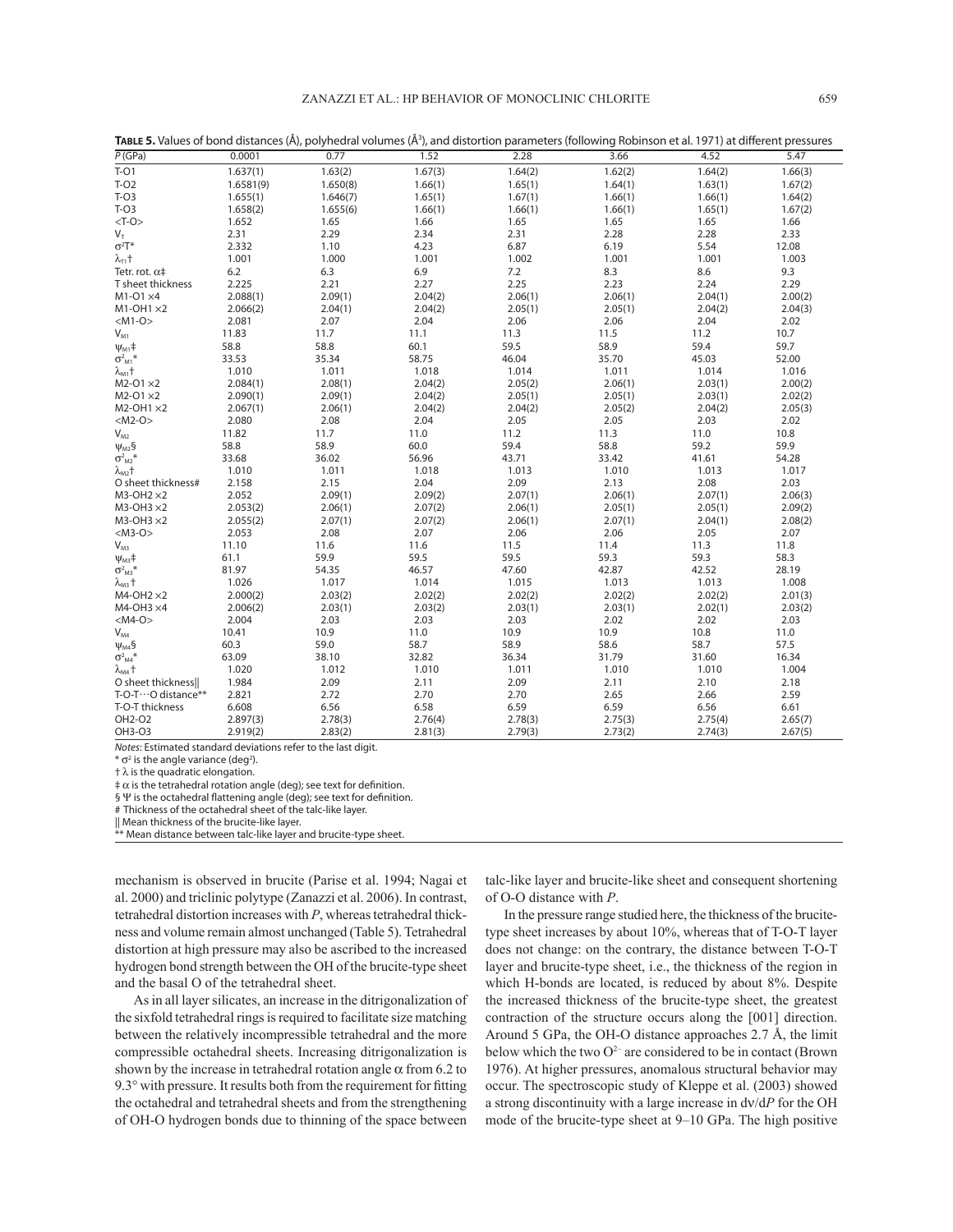

**FIGURE 2.** Plot of "normalized stress" defined as  $F_E = P/[3f_E(1 +$  $2f_{\rm E}$ )<sup>5/2</sup>] vs. finite strain  $f_{\rm E} = [(V_0/V)^{2/3} - 1]/2$ . The two lower values were omitted from computations. Chlorite unit-cell volume data are adequately described by a third-order truncation of EoS.

shifts of the O-H mode with *P* were reported by Hofmeister et al. (1999) to be due to H-H cation repulsion, as a consequence of the decreased OH-O angle. Neutron diffraction data for clinochlore show a considerable decrease in the OH-O angle, from 170 to 155° (Welch and Marshall 2001). The in-plane movement of basal oxygen atoms by tetrahedral rotation suggests a decrease in the OH-O angle. The repulsive effects caused by interlayer shortening may explain why compressibility along axis *c* is smaller than in other layer silicates, together with the lower anisotropy and the peculiar stiffer character of chlorite.

#### **Implications for polytype stability**

There are only a few studies on the energetic and thermodynamic stability of various chlorite polytypes and these mainly concern the effect of temperature on chlorite polymorphism from type I to type II structures (Hayes 1970; Walker 1989). On the basis of cation-cation repulsion and cation-anion attraction possible in the various layer sequences, Bailey (1988) estimated that the type II*b* layer sequence is the most stable. Zheng and Bailey (1989), studying intergrown type II*b* monoclinic and triclinic clinochlores from Kenya, found no structural differences, apart from slightly less ordering of trivalent cations in the brucitetype octahedral layer in the monoclinic form compared to our results. Cell volumes, recalculated from the reported unit-cell parameters, are 700.5 and 701.2  $\AA$ <sup>3</sup> for triclinic and monoclinic cells, respectively. On the basis of textural relations between the phases, Zheng and Bailey (1989) suggested that the monoclinic II*b*-2 structure is less stable than the triclinic II*b*-4 form.

In the rock from Val Malenco both triclinic and monoclinic polytypes coexist, with very similar chemical composition and slightly different unit-cell volumes  $(701.7 \text{ and } 703.4 \text{ Å}^3, \text{re-}$ spectively). We therefore had the opportunity of comparing the high-pressure behavior of both monoclinic and triclinic forms (Zanazzi et al. 2006), and contributing to knowledge of their relative stability in a natural environment. The bulk modulus value of 71 GPa, measured in this work for monoclinic clinochlore is



**FIGURE 3.** Isothermal equations of state showing unit-cell volumes of two clinochlore polytypes as a function of pressure: monoclinic (solid line) and triclinic (dashed).

less than the 88 GPa found for the triclinic polytype (Zanazzi et al. 2006), although the difference in the relative compressibilities of the two polytypes must be viewed with caution, owing to relative data uncertainty (the differences between  $K_0$  and  $K'$ are of the order of  $1-2\sigma$ ). The decrease in molar volumes as a function of *P* was computed with the isothermal EoS for the two polytypes (Fig. 3). The curves cross at  $P = 0.9$  GPa. Since pressure tends to stabilize the phase with smaller molar volume, the triclinic polytype is favored in low-pressure regimes. Monoclinic clinochlore is more compressible than the triclinic type: at high pressure, the *P-V* contribution to Gibbs energy tends to favor the former. These considerations, based on small differences only in terms of pure elastic energy, are of course not fully conclusive, since we did not take into account the effect of temperature, and assumed that the thermal expansion coefficients and  $dK/dT$  were equal for both polytypes. Nonetheless, our results support the hypothesis that pressure conditions do play a role in stabilizing the different polytypes of clinochlore, explaining the relatively greater abundance of triclinic forms in nature, when the pressure of chlorite crystallization is less than 0.9 GPa. The triclinic form is dominant in our sample from Val Malenco, and in the Kenyan sample described by Zheng and Bailey (1989), in agreement with assumptions regarding the relative stability of the two polytypes, based on the textural evidence recorded in the Kenyan sample.

#### **ACKNOWLEDGMENTS**

The chlorite specimen was kindly supplied by G. Pratesi, Mineralogy Museum of University of Florence. This research was funded by Italian MURST grants to P.F.Z. (COFIN 2005-2006, "Studio delle variazioni cristallochimiche indotte da temperatura e pressione nei minerali") and P.C. (COFIN 2004-2005, "Vincoli naturali (Ulten Zone, Italia) e sperimentali sul ruolo delle fasi idrate nei processi di interazione crosta-mantelloî). The authors thank Associate Editor Edward Grew and two anonymous referees for their helpful comments. The English text was revised by Gabriel Walton.

#### **REFERENCES CITED**

- Angel, R.J. (2000) Equation of State. In R.M. Hazen and R.T. Downs, Eds., High-Temperature and High-Pressure Crystal Chemistry, 41, p. 35-59. Reviews in Mineralogy and Geochemistry, Mineralogical Society of America, Chantilly, Virginia.
- (2001) EOS-FIT V6.0 computer program. Crystallography Laboratory, Department Geological Sciences, Virginia Tech, Blacksburg.
- (2004) Program for absorption. Crystallography Laboratory, Department